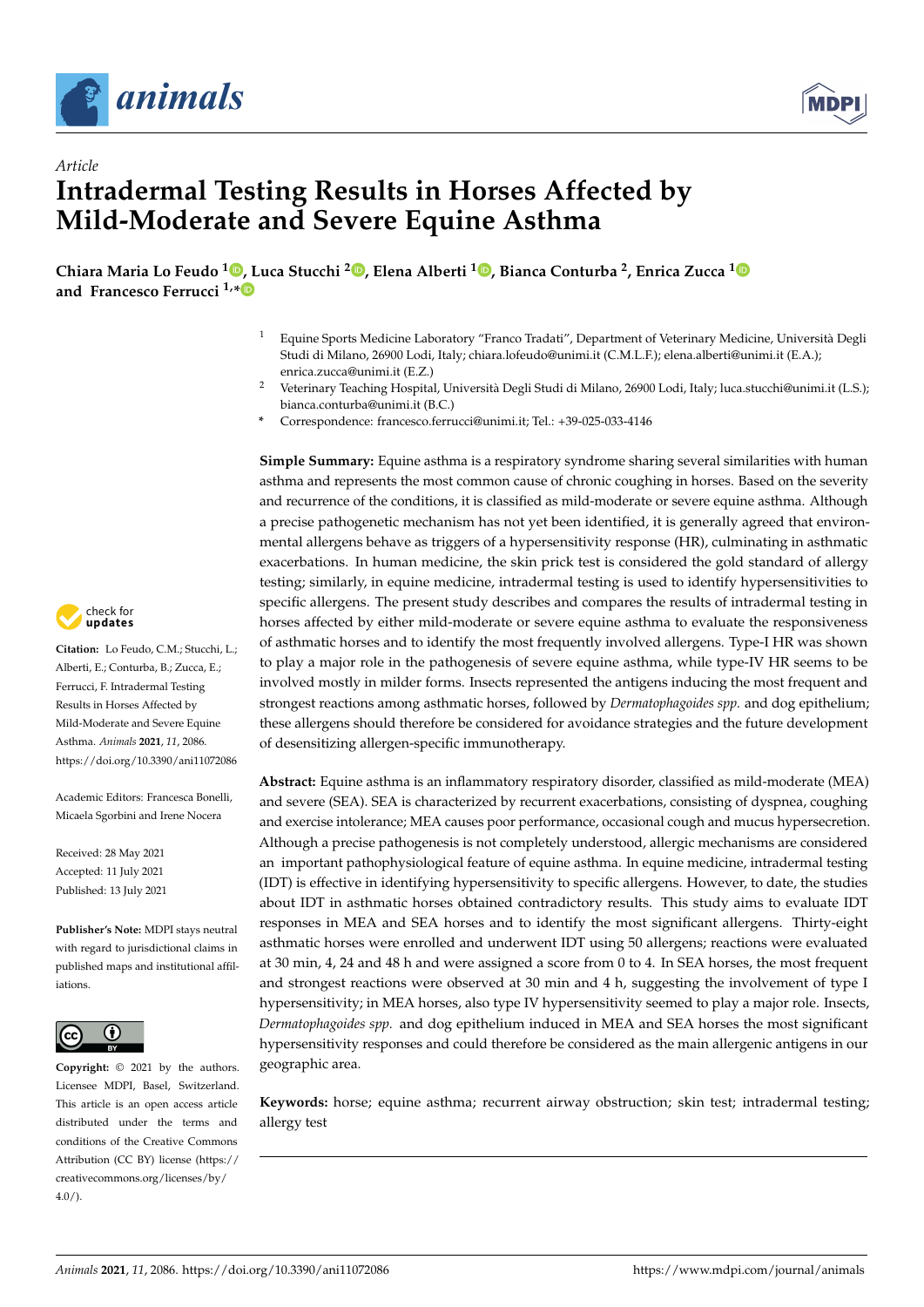# **1. Introduction**

Equine asthma (EA) is a syndrome including inflammatory, recurrent, and chronic lower airway disorders of adult horses, sharing several similarities with human asthma [\[1](#page-10-0)[,2\]](#page-10-1). It is clinically characterized by airflow obstruction, mucus hypersecretion and airway hyperreactivity. Based on the severity and recurrence of the condition, it is classified as mild, moderate or severe equine asthma [\[1\]](#page-10-0). Severe equine asthma (SEA) is the most common cause of chronic cough in horses [\[3\]](#page-10-2), naturally affecting 10–15% of adult horses (typically over seven years of age) living in the northern hemisphere [\[4\]](#page-10-3) where horses are stabled indoors during most of the year [\[5\]](#page-10-4). It is characterized by recurrent and reversible episodes of disease exacerbations, consisting of increased respiratory effort at rest, coughing and exercise intolerance [\[6\]](#page-10-5). Mild or moderate equine asthma (MEA), in contrast, can affect horses of any age but is more commonly reported in young horses; poor performance can be the only symptom, generally associated with occasional coughing and mucus hypersecretion, with normal breathing at rest [\[7\]](#page-10-6).

In asthmatic horses, clinical signs are triggered by the inhalation of antigens present in the stables, such as moulds, spores and mites [\[8\]](#page-10-7), which may vary according to environmental exposure and geographical area [\[9\]](#page-10-8). Seasonal pollens and other antigens found in high levels outdoors in spring and summer represent another group of etiological agents able to cause exacerbations in susceptible horses: this condition is known as summer pasture asthma  $[1,6]$  $[1,6]$ . Although it is generally agreed upon that EA represents a hypersensitivity response (HR) to inhaled antigens, a precise pathogenetic mechanism among susceptible horses has not yet been identified [\[4\]](#page-10-3).

Various studies suggest that IgE-mediated immediate-type allergic reactions are associated with SEA [\[10–](#page-10-9)[13\]](#page-10-10). In fact, the increase in IgEs detected in the bronchoalveolar lavage fluid of the SEA horses is typical of a type I HR [\[14\]](#page-10-11). Moreover, histamine release from pulmonary mast cells in response to allergens exposure in vitro is significantly greater in asthmatic horses compared to healthy horses, suggesting the involvement of IgE-mediated reactions leading to increased mast cell degranulation [\[15\]](#page-10-12). Mast cell mediators, such as histamine and leukotrienes, induce smooth muscle contraction and may contribute to bronchospasm in SEA [\[14,](#page-10-11)[16\]](#page-10-13). Also, a delayed-onset type-IV hypersensitivity seems to be involved in SEA, mediated by Th-2 lymphocytes (CD4+ lymphocyte subgroup) [\[17](#page-10-14)[–19\]](#page-11-0). Therefore, the identification of specific allergens that induce hypersensitivity reactions could represent an important tool for diagnosis, prognosis and choice of the most appropriate treatment [\[20,](#page-11-1)[21\]](#page-11-2).

For this purpose, in human medicine, the gold standard of allergy tests is considered the skin prick test (SPT), while in atopic horses, intradermal testing (IDT) is the preferred method used to confirm the diagnosis of immediate and delayed hypersensitivity reactions and to select avoidance measures and/or allergen-specific immunotherapy (ASIT) [\[22](#page-11-3)[–24\]](#page-11-4). After the allergen is inoculated, allergen-specific IgE binds to the high-affinity IgE receptor (FcεRI) on the surface of mast cells, activating a signal transduction cascade, which finally induces mast cell degranulation: consequently, various preformed inflammatory mediators are released and a wheal-and-flare reaction develops [\[22\]](#page-11-3). Up to 85% of human asthmatic patients show positive reactions to SPT for common aeroallergens [\[25\]](#page-11-5). However, positivity is not specific for asthma nor is it present in all asthma phenotypes: in fact, it identifies atopic status, which increases the probability that a patient with respiratory symptoms has allergic asthma. Thus, it is essential to interpret positive skin test reactions in light of the patient's history [\[21\]](#page-11-2).

Most healthy patients could have one or more positive reactions to skin tests; however, atopic horses have a significantly greater number of positive reactions [\[23\]](#page-11-6). In one study including 86 horses, SEA horses seem to be at least six times as likely to respond to one or more allergens compared to healthy horses, and the mean number of allergens provoking a positive reaction in SEA horses is approximately two to 10 times greater than in healthy horses [\[26\]](#page-11-7). Moreover, the mean wheal diameter in SEA horses seems to be significantly greater than in control horses, indicating a greater reactivity [\[27\]](#page-11-8): in one study including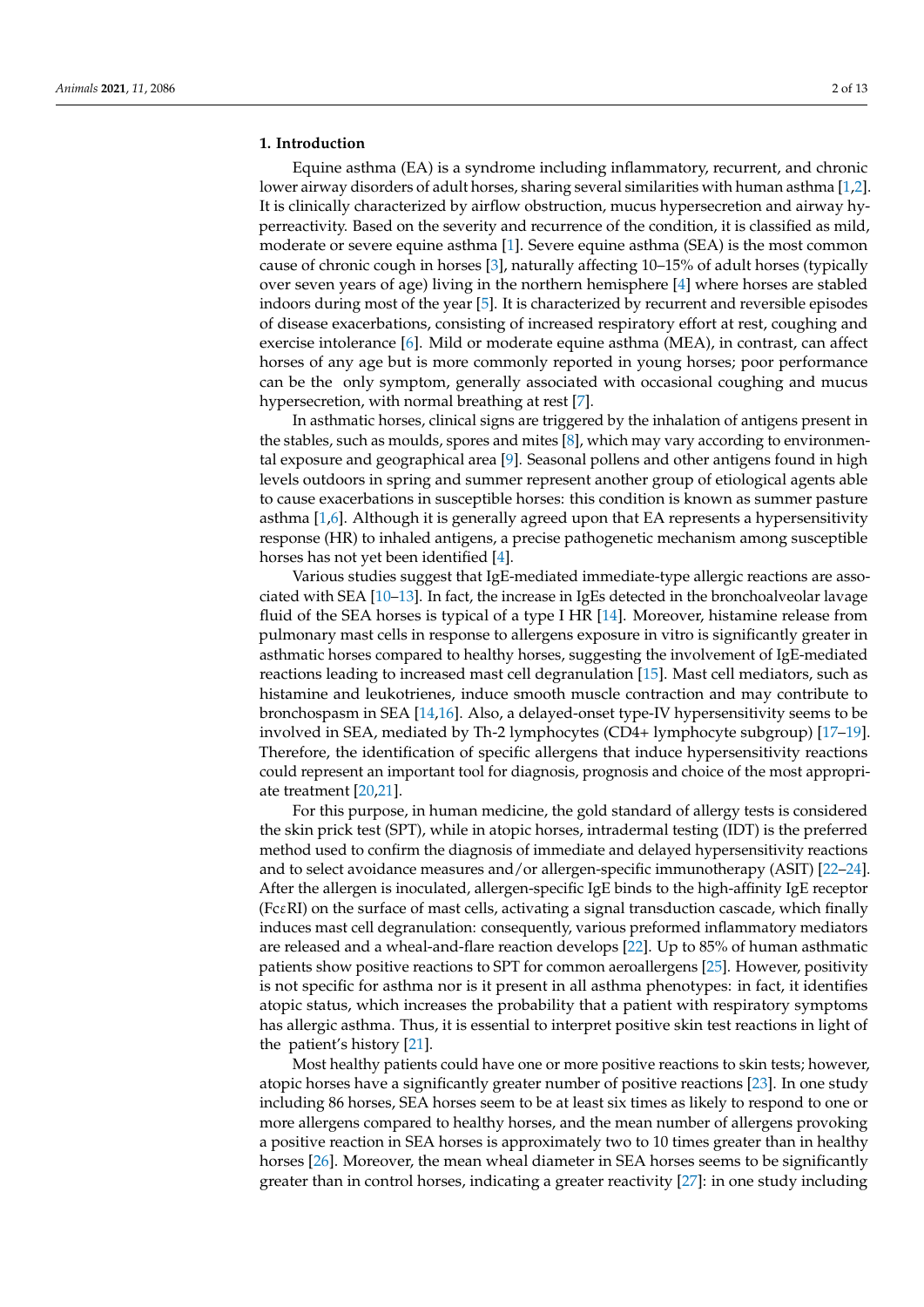40 horses, 98% of the diameters of the wheals in the SEA group were larger than 1 cm, contrasting with 27% in the healthy group [\[28\]](#page-11-9).

However, contrasting results have been obtained from different studies, creating a lack of understanding of IDT as an additional diagnostic tool for equine asthma [\[10](#page-10-9)[–12](#page-10-15)[,24](#page-11-4)[,26](#page-11-7)[–32\]](#page-11-10). However, it is difficult to compare findings of different investigations, since IDT and the allergens used in the different studies are not standardized for the horse [\[24](#page-11-4)[,33\]](#page-11-11). The present study aims to evaluate IDT reactions and to measure the prevalence of positivity induced by different allergens in horses affected by either SEA or MEA.

## **2. Materials and Methods**

# *2.1. Horses*

For this retrospective study, clinical records of all horses affected by SEA or MEA for which an IDT was performed between 2008 and 2020 at the Equine Unit of the Veterinary Teaching Hospital of the University of Milan (Italy) were reviewed. To be enrolled, all horses had to be vaccinated against influenza and tetanus and regularly dewormed. Each patient underwent a complete diagnostic evaluation, including clinical history, general physical examination, airway endoscopy and assessment of tracheal mucus, and bronchoalveolar lavage (BAL) cytology [\[34\]](#page-11-12). For SEA horses, inclusion criteria were history of exercise intolerance, dyspnea, coughing, normal rectal temperature, absence of alterations at thoracic ultrasound consistent with pneumonia, detection of tracheobronchial mucus grade >2/5 and neutrophils count >25% in BAL cytology [\[7\]](#page-10-6). MEA horses were selected on the basis of history of poor performance and occasional cough, eupnea at rest, normal rectal temperature, detection of tracheobronchial mucus grade >2/5 [\[7\]](#page-10-6) and BAL cytology consisting of neutrophils >5%, and/or mast cells >2% and/or eosinophils >1% [\[35\]](#page-11-13). Whenever glucocorticoids were recently administered, they were withdrawn for a minimum of three weeks for oral or topical administration, or eight weeks for injective administration; similarly, antihistamines were withdrawn for a minimum of 10 days because these drugs could cause false negative IDT results [\[23\]](#page-11-6). Moreover, none of the horses included in this study had history of dermatological diseases nor had ever received ASIT.

#### *2.2. Intradermal Testing*

Fifty allergens, consisting of individual allergens or allergen mixes, were used for IDT, including eight moulds/fungi, five mites, six insects, 20 plants, three animals and eight feedstuffs (Artuvetrin® Skin test, Nextmune, Lelystad, Netherlands; Prick test, Lofarma SPA, Milan, Italy). Mould allergens included *Alternaria alternata*, *Candida albicans*, *Aspergillus fumigatus*, *Cladosporium spp.*, *Helmintosporium sativum*, Mycophytes mix, Trichoepidermophytes mix, and *Penicillium* mix. Mite allergens included *Acarus siro*, *Gliciphagus domesticus*, *Tyrophagus putrescentiae*, *Lepidogliphus destructor* and *Dermatophagoides* mix. Insect allergens included *Culicoides spp.*, *Culex spp.*, *Aedes spp.*, *Tabanus spp.*, *Chrysops spp.* and *Musca domestica*. Plant allergens included *Olea europea*, *Cupressus sempervirens*, *Corylus avellana*, *Cynodon dactylon*, *Artemisia vulgaris*, *Pinus silvestris*, *Plantago lanceolata*, *Holcus lanatus*, *Ostrya virginiana*, *Lolium perenne*, *Poa pratensis*, *Populus nigra*, *Robinia pseudoacacia*, *Pyrethrum spp.*, *Ulmus campestris*, *Parietaria* mix, *Poaceae* mix, *Compositae* mix, *Aceraceae-Fagaceae* mix, and *Betullaceae* mix. Animal allergens included dog epithelium, cat epithelium and feathers mix. Food allergens included wheat flour, barley flour, cornflour, rice flour, soy flour, rye flour, fibers mix and milk proteins. Saline was used as a negative control and histamine chlorhydrate, 10 mg/mL, as a positive control. Since the availability of the different allergens varied during the period of the study depending on the supplier company, not all horses were tested with the same allergens and only 27 allergens were common to every patient.

The IDT was performed on the lateral aspect of the neck. A rectangular area measuring  $20 \text{ cm} \times 40 \text{ cm}$  was clipped and cleaned to eliminate gross contamination. A permanent black marker was used to draw circles of 2.5 cm diameter, located 1.5 cm apart from each other, in order to indicate injection sites (Figure [1\)](#page-3-0). A 0.1 mL volume for each allergen, including negative and positive controls, was injected intradermally using a 25-gauge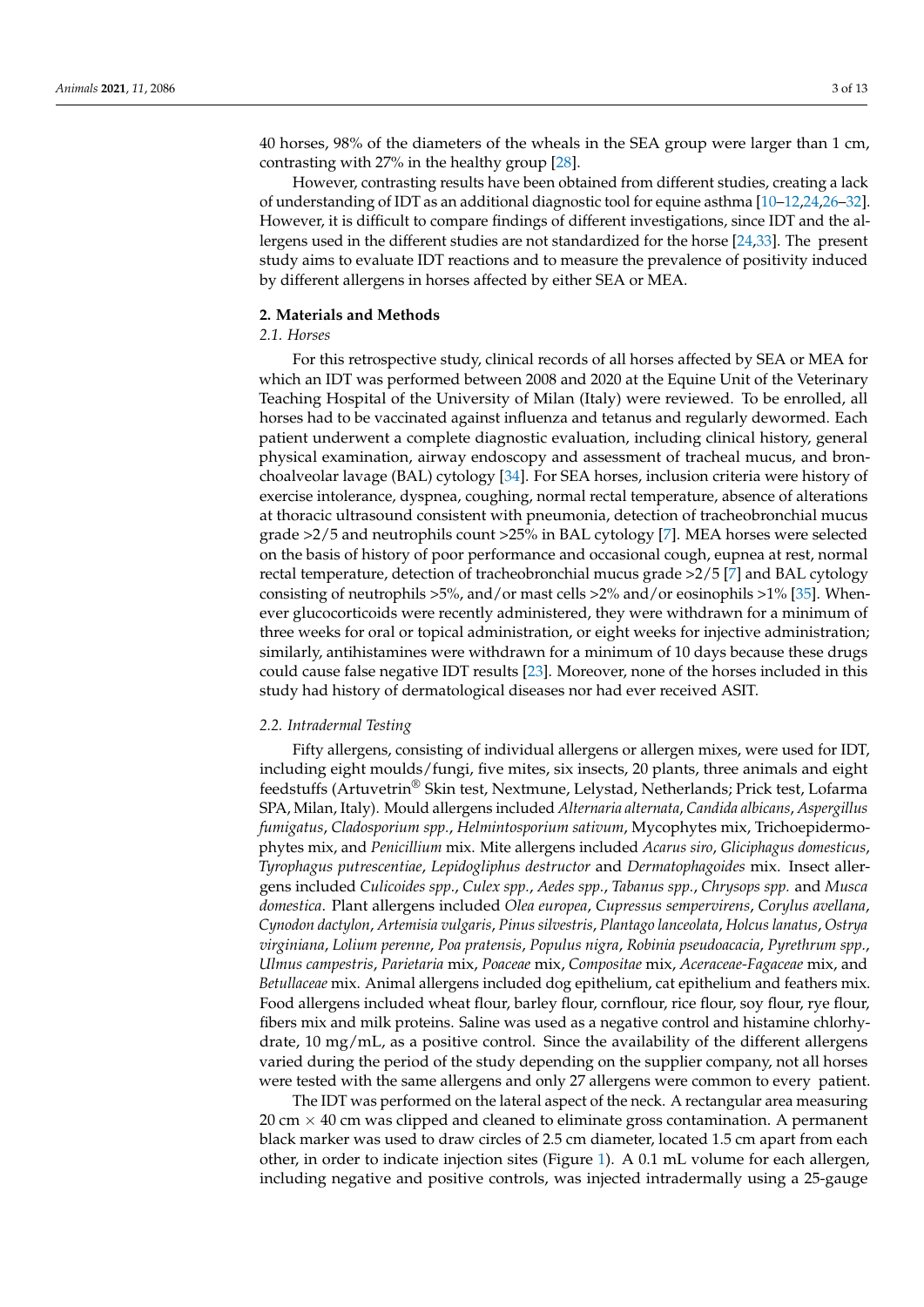needle. No sedation was necessary for any horse. Injection sites were evaluated 30  $\,$  min $\,$ (immediate), 4 h (late-phase), 24 h and 48 h (delayed) after injections, in order to detect  $\frac{1}{2}$ different hypersensitivity reaction types. Reactions were judged subjectively by two amerent hypersensitivity reaction types. Reactions were judged subjectively by two<br>equally experienced operators through visual inspection and digital palpation and were  $\frac{1}{2}$  graded from 0 (no reaction) to 4 (maximum reaction) on the basis of wheal diameter, thickness, turgidity, warmth and achiness [3[1\]. A](#page-11-14)ll reactions of grade  $\geq$ 1 were considered as positive responses.

<span id="page-3-0"></span>

**Figure 1.** The lateral aspect of the neck has been clipped and circles were drawn with a black marker **Figure 1.** The lateral aspect of the neck has been clipped and circles were drawn with a black marker to indicate injection sites. to indicate injection sites.

# *2.3. Statistical Analysis 2.3. Statistical Analysis*

data were evaluated for normality using a Shapiro–Wilk test. Data for weight were normally distributed, while data for age were normalized by means of logarithmic transformation. The grades of IDT reactions were not normally distributed. Weight and normalized age<br>between groups were compared using an anpaired stadent street. The differences in sex<br>distribution between groups were evaluated by means of a Fisher's exact test. Horses were divided on the basis of their diagnosis into the SEA and MEA groups. All between groups were compared using an unpaired Student's *t*-test. The differences in sex

A Fisher's exact test was used to compare the number of horses having positive reactions to any allergen in total and at each evaluation time between groups. The total grades of the reactions, divided into mild-moderate reactions (grades 1–2) or strong reactions (grade 3–4), from any allergen were compared between groups with a Fisher's exact<br>test. Resides, the number of allergens number assitive resitive sections in tatal and at seek evaluation time was compared between groups using a Fisher's exact test. test. Besides, the number of allergens provoking positive reactions in total and at each

The prevalence of positive reactions and the medians of the grades of the reactions provoked by each specific allergen at every evaluation time were calculated in both groups. The frequency of positive and negative reactions induced by each specific allergen at  $\frac{1}{2}$ evaluation time was compared between groups using a Fisher's exact test. The grades of the reactions provoked by each allergen at every evaluation time were compared between groups using a Mann–Whitney test. every evaluation time was compared between groups by means of a Fisher's exact test.

Data are presented as mean  $\pm$  standard deviation (SD) if normally distributed and as median and interquartile ranges if not normally distributed. Statistical significance was set at *p* < 0.05. Data were analyzed using a commercially available statistical software package<br>'Craph Dad Priam 0.1.0 for MacOS: Craph Dad Software, San Diego, CA, USA) (GraphPad Prism 9.1.0 for MacOS; GraphPad Software, San Diego, CA, USA).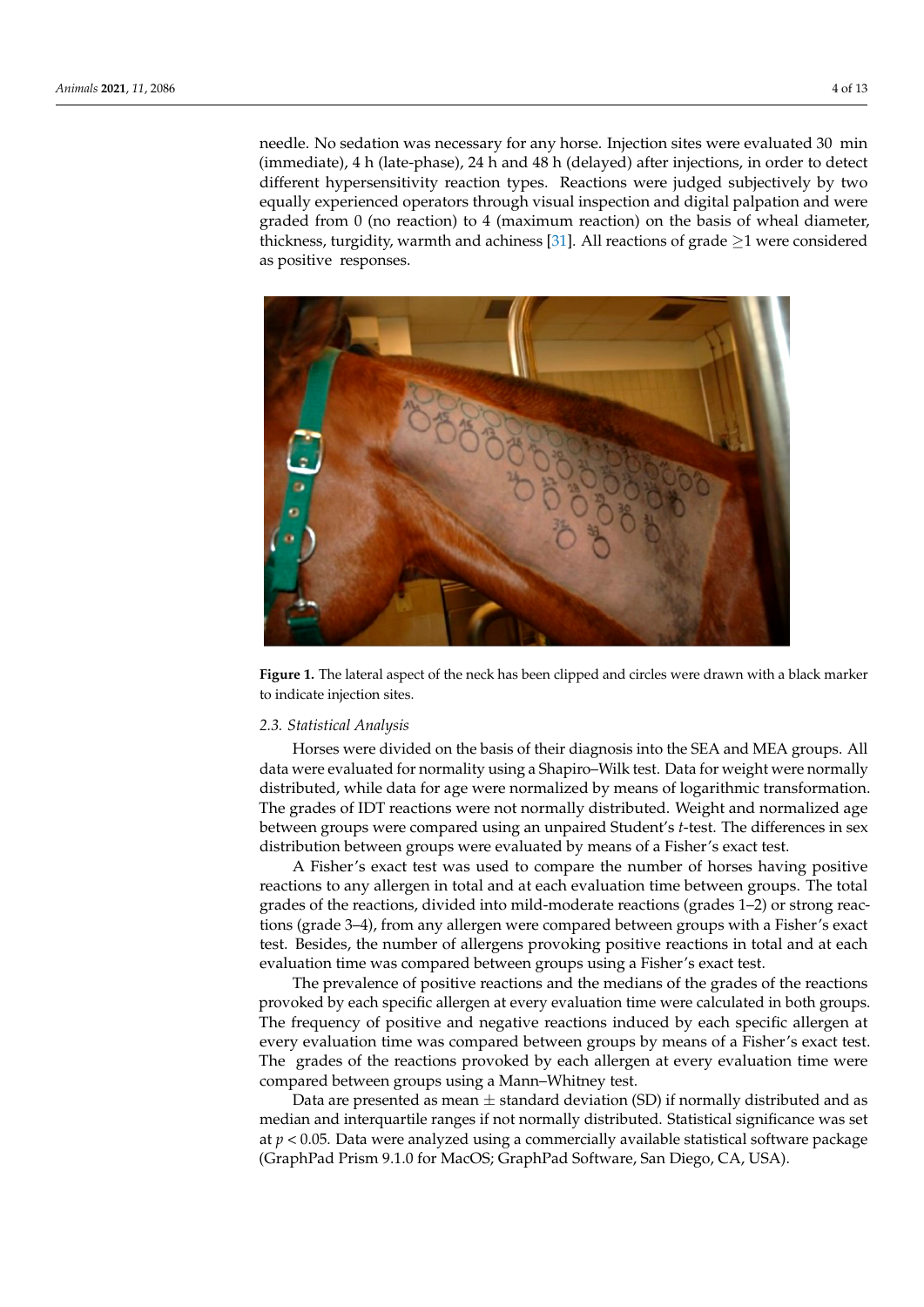# **3. Results**

# *3.1. Horses*

Thirty-eight horses met the inclusion criteria and were divided into a SEA group (26 horses) and a MEA group (12 horses). The study population consisted of 13 females and 25 males, aged from 2 to 22 years (mean  $\pm$  SD: 10.79  $\pm$  4.91 years), weighing from 297 to 642 kg (mean  $\pm$  SD: 498.13  $\pm$  78.61 kg). There was no difference in weight between groups (SEA 512.8  $\pm$  85.79 kg, MEA 466.3  $\pm$  49.35 kg;  $p = 0.09$ ); in contrast, a statistically significant difference was observed for age between groups (SEA 12.77  $\pm$  3.8 years, MEA  $6.5 \pm 4.34$  years;  $p < 0.0001$ ). Even if a greater percentage of males was present in the MEA group (10 males, 2 females) compared to the SEA group (15 males, 11 females), there was no significant difference in sex distribution between groups ( $p = 0.158$ ).

## *3.2. Intradermal Testing*

At 30 min, all horses of both groups had a grade three or four reaction to intradermal injection of histamine (positive control); instead, no reaction to saline (negative control) was observed in 19 horses (12 SEA, 7 MEA), while a grade 1 reaction was detected in 19 patients (14 SEA, 5 MEA).

The frequencies of positive reactions to any allergen and the allergens inducing positive reactions in the SEA and MEA groups at every evaluation time are reported in Table [1.](#page-4-0) No significant difference was observed in the total number of horses having positive reactions to any allergen between groups. However, at 30 min and 4 h, significantly more horses in the SEA group had positive reactions compared to the MEA group (*p* < 0.0001); in contrast, at 24 h and 48 h, more horses in the MEA group had positive reactions compared to the SEA group ( $p < 0.0001$ ). No significant difference was observed in the total grades of the reactions at any allergen between groups ( $p = 0.563$ ). In total, there was no difference between groups in the number of allergens provoking positive reactions ( $p = 0.348$ ), nor at 4 h ( $p = 0.751$ ) and 48 h ( $p = 0.734$ ). Instead, at 30 min, a significantly higher number of allergens gave positive reactions in the SEA group compared to the MEA group ( $p < 0.0001$ ); at 24 h, more allergens induced positive reactions in the MEA group compared to the SEA group ( $p = 0.0002$ ).

<span id="page-4-0"></span>**Table 1.** Frequencies of positive reactions to any allergens and of the allergens inducing positive reactions at each evaluation time in the severe equine asthma (SEA) and mild-moderate equine asthma (MEA) groups.

|                  | <b>Total Time</b> | $30 \text{ min}$ | 4 h        | 24 h         | 48 h       |
|------------------|-------------------|------------------|------------|--------------|------------|
| Positivities SEA | 48.98%            | 98.34%           | 76.63%     | 15.09%       | $5.84\%$   |
| Positivities MEA | 50%               | 84.12%           | $47.64\%$  | 49.34%       | 18.90%     |
|                  | ns                | p < 0001         | p < 0.0001 | p < 0.0001   | p < 0.0001 |
| Allergens SEA    | 49.05%            | 98.73%           | 76.73%     | 15%          | $5.74\%$   |
| Allergens MEA    | 50.33%            | 93.95%           | 77.50%     | 22.91%       | $6.24\%$   |
|                  | ns                | v < 0.0001       | ns         | $p = 0.0002$ | ns         |

The frequencies of positive reactions to each allergen at different evaluation times in SEA and MEA horses are reported in Table [2.](#page-6-0) At 30 min, 36/50 allergens (72%) induced a positive reaction in 100% of the SEA horses, while 28/50 allergens (56%) gave positive responses in 100% of the MEA horses. Reactions of moderate intensity (median grade 2) were induced by 45/50 allergens (90%) in the SEA group, and by 46/50 allergens (92%) in the MEA group.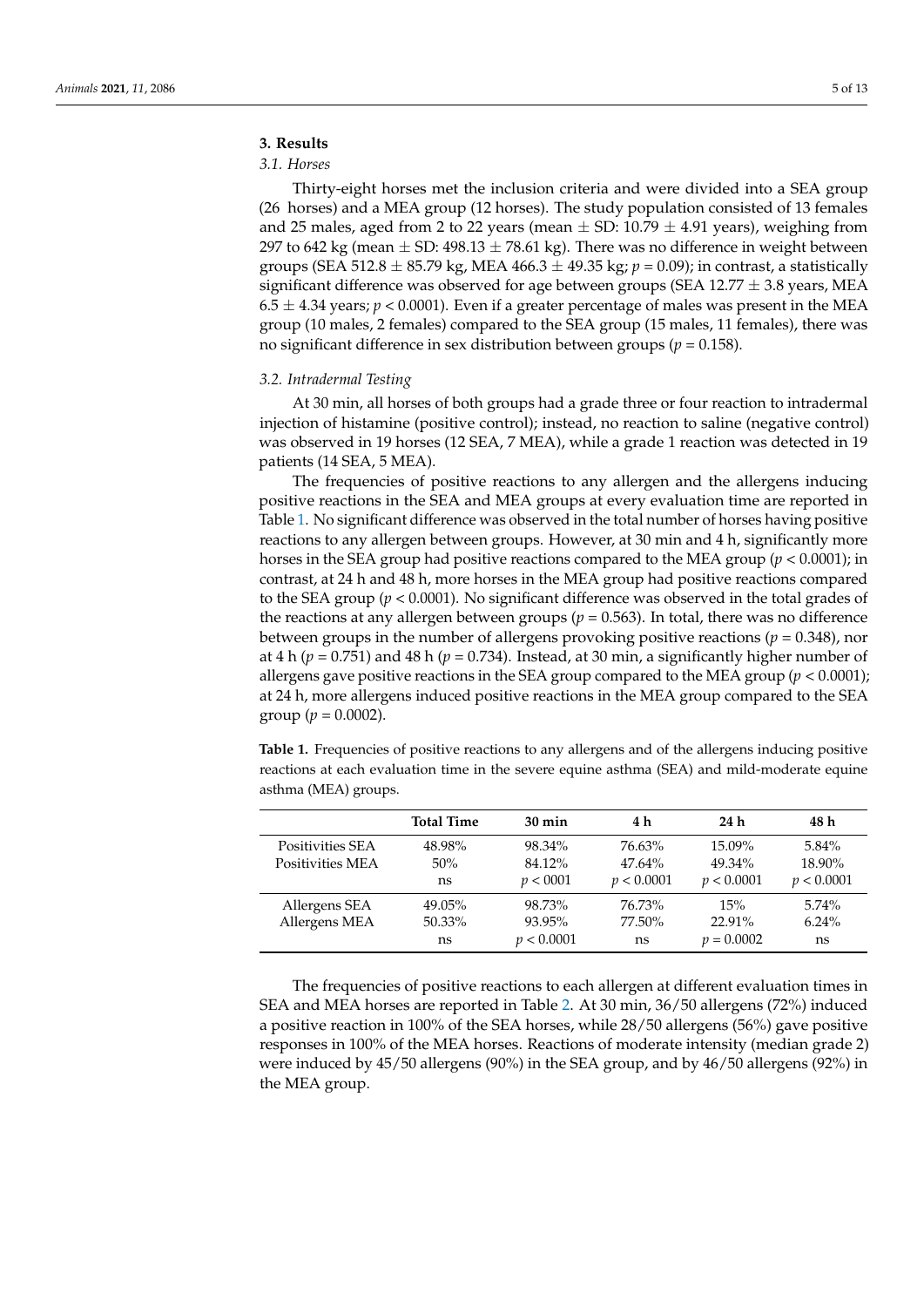|                          | 30 min     |            | 4 h        |            | 24 h       |            | 48 h       |            |
|--------------------------|------------|------------|------------|------------|------------|------------|------------|------------|
| <b>ALLERGEN</b>          | <b>SEA</b> | <b>MEA</b> | <b>SEA</b> | <b>MEA</b> | <b>SEA</b> | <b>MEA</b> | <b>SEA</b> | <b>MEA</b> |
| Acarus siro              | 92%        | 100%       | 81%        | 75%        | $8\%$      | $0\%$      | 4%         | $0\%$      |
| Aceraceae-Facaceae mix   | 96%        | 92%        | 65%        | $58\%$     | $0\%$      | $8\%$      | $0\%$      | $0\%$      |
| Aedes spp.               | 67%        | 50%        | 100%       | 100%       | 100%       | 67%        | 33%        | 17%        |
| Alternaria alternata     | 100%       | 100%       | 69%        | 83%        | $8\%$      | 42%        | $4\%$      | 17%        |
| Artemisia vulgaris       | 100%       | 92%        | $85\%$     | 75%        | 12%        | 33%        | $0\%$      | $0\%$      |
| Aspergillus fumigatus    | $100\%$    | 92%        | $81\%$     | 67%        | 12%        | 17%        | 4%         | $0\%$      |
| Barley flour             | 100%       | 92%        | 80%        | 83%        | 4%         | 33%        | 4%         | $0\%$      |
| Betullaceae mix          | 96%        | 92%        | 77%        | 67%        | $8\%$      | $8\%$      | $0\%$      | $0\%$      |
| Candida albicans         | 96%        | 92%        | 85%        | 83%        | 81%        | 83%        | 85%        | 92%        |
| Cat epithelium           | 100%       | 100%       | $85\%$     | 67%        | $8\%$      | 17%        | 4%         | $8\%$      |
| Chrysops spp.            | 100%       | 100%       | 100%       | 60%        | 36%        | $0\%$      | 21%        | $0\%$      |
| Cladosporium spp.        | 100%       | 92%        | 73%        | 75%        | 4%         | $8\%$      | 4%         | $0\%$      |
| Compositae mix           | $100\%$    | 100%       | $88\%$     | 82%        | 17%        | 27%        | $0\%$      | $9\%$      |
| Corn flour               | 100%       | 100%       | 65%        | 92%        | 15%        | $8\%$      | 4%         | $0\%$      |
| Corylus avellana         | 100%       | 100%       | $65\%$     | 75%        | 4%         | $8\%$      | $0\%$      | $0\%$      |
| Culex spp.               | 100%       | 64%        | 100%       | 91%        | $35\%$     | 45%        | $0\%$      | 9%         |
| Culicoides spp.          | 100%       | 82%        | 82%        | 73%        | 29%        | 18%        | $6\%$      | 18%        |
| Cupressus sempervirens   | 100%       | 92%        | 92%        | 67%        | 12%        | 8%         | $0\%$      | $0\%$      |
| Cynodon dactylon         | 96%        | 92%        | 69%        | 67%        | $8\%$      | $0\%$      | $0\%$      | $0\%$      |
| Dermatophagoides mix     | 100%       | 100%       | 92%        | 100%       | 19%        | 42%        | 4%         | $0\%$      |
| Dog epithelium           | 100%       | $100\%$    | $96\%$     | $100\%$    | $31\%$     | 50%        | 19%        | 25%        |
| Feathers mix             | 100%       | 100%       | 67%        | 43%        | 33%        | 14%        | $0\%$      | $0\%$      |
| Fibers mix               | 100%       | 100%       | 67%        | 57%        | 10%        | $0\%$      | $0\%$      | $0\%$      |
| Gliciphagus domesticus   | 100%       | $90\%$     | $65\%$     | $60\%$     | 4%         | $10\%$     | $0\%$      | $0\%$      |
| Helmintosporium sativum  | 96%        | 100%       | 73%        | 83%        | $8\%$      | 25%        | $0\%$      | $0\%$      |
| Holcus lanatus           | 100%       | 100%       | $65\%$     | 75%        | $10\%$     | 8%         | $0\%$      | $0\%$      |
| Lepidogliphus destructor | 100%       | $90\%$     | $80\%$     | $90\%$     | $15%$      | 20%        | 4%         | $0\%$      |
| Lolium perenne           | $100\%$    | 100%       | 73%        | $75\%$     | $60\%$     | 25%        | $0\%$      | 8%         |
| Milk proteins            | 100%       | 100%       | $60\%$     | $75\%$     | 33%        | 25%        | $0\%$      | $0\%$      |
| Musca domestica          | $67\%$     | $50\%$     | $67\%$     | 33%        | $8\%$      | $0\%$      | $60\%$     | $0\%$      |
| Mycophytes mix           | 100%       | 100%       | 79%        | 82%        | $0\%$      | 27%        | $0\%$      | $0\%$      |
| Olea europea             | 96%        | 92%        | $77\%$     | 67%        | $4\%$      | $8\%$      | $0\%$      | $0\%$      |
| Ostrya virginiana        | 96%        | 92%        | $65\%$     | 67%        | 19%        | 17%        | $0\%$      | $0\%$      |
| Parietaria mix           | 100%       | 100%       | $85\%$     | 92%        | 15%        | 17%        | $0\%$      | 17%        |
| Penicillium mix          | $96\%$     | 100%       | $54\%$     | 92%        | $8\%$      | 25%        | 4%         | $8\%$      |
| Pinus silvestris         | $96\%$     | 100%       | $67\%$     | 82%        | 17%        | 27%        | $0\%$      | $0\%$      |
| Plantago lanceolata      | 100%       | 100%       | 73%        | 92%        | 19%        | 25%        | 4%         | $0\%$      |
| Poa pratensis            | $100\%$    | 100%       | $58\%$     | $67\%$     | $8\%$      | 17%        | $0\%$      | $8\%$      |

**Table 2.** Frequencies of positive reactions to each allergen at different evaluation times in the SEA and MEA groups.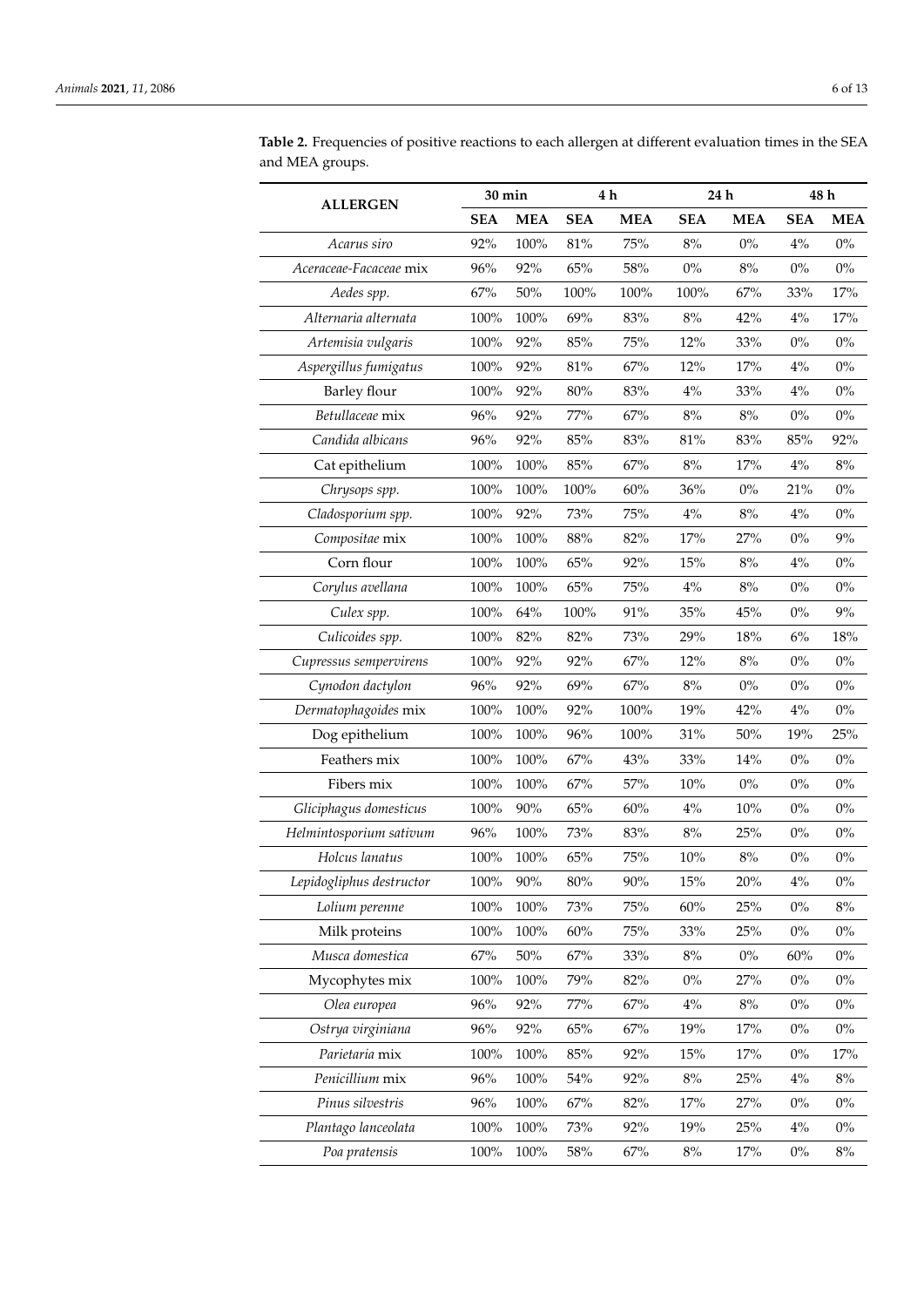<span id="page-6-0"></span>

| <b>ALLERGEN</b>          |            | $30 \text{ min}$ |            | 4 h        |            | 24 h       |            | 48 h       |  |
|--------------------------|------------|------------------|------------|------------|------------|------------|------------|------------|--|
|                          | <b>SEA</b> | <b>MEA</b>       | <b>SEA</b> | <b>MEA</b> | <b>SEA</b> | <b>MEA</b> | <b>SEA</b> | <b>MEA</b> |  |
| Poaceae mix              | 96%        | 100%             | 81%        | 75%        | $4\%$      | 17%        | $0\%$      | $0\%$      |  |
| Populus nigra            | 100%       | $100\%$          | 80%        | 88%        | 20%        | 25%        | 20%        | $0\%$      |  |
| Pyrethrum spp.           | 100%       | 86%              | 67%        | 71%        | 33%        | $0\%$      | $0\%$      | $0\%$      |  |
| Rice flour               | 100%       | 100%             | 88%        | 92%        | 12%        | 42%        | $0\%$      | 8%         |  |
| Robinia pseudoacacia     | 100%       | 88%              | 60%        | 75%        | 20%        | $0\%$      | $0\%$      | $0\%$      |  |
| Rye flour                | 100%       | 88%              | 60%        | 75%        | 60%        | 13%        | 40%        | 13%        |  |
| Soy flour                | 100%       | 100%             | 85%        | 92%        | 12%        | 25%        | $4\%$      | 8%         |  |
| Tabanus spp.             | 100%       | 73%              | $100\%$    | 100%       | 47%        | 82%        | 29%        | 27%        |  |
| Trichoepidermophytes mix | 88%        | 100%             | 75%        | 70%        | 10%        | 10%        | 5%         | $0\%$      |  |
| Tyrophagus putrescentiae | 100%       | 91%              | 75%        | 73%        | 17%        | 18%        | 8%         | $0\%$      |  |
| Ulmus campestris         | 100%       | 100%             | 44%        | 25%        | 11%        | $0\%$      | $0\%$      | $0\%$      |  |
| Wheat flour              | 100%       | 100%             | 77%        | 92%        | 15%        | 25%        | $0\%$      | $0\%$      |  |

**Table 2.** *Cont.*

At 4 h, 100% of the SEA horses had positive reactions to *Culex spp.*, *Aedes spp.*, *Tabanus spp.* and *Chrysops spp.*, while more than 90% of the SEA horses responded positively to dog epithelium, *Cupressus sempervirens* and *Dermatophagoides* mix. In the MEA group, 100% of the horses had positive reactions to *Aedes*, *Tabanus*, dog epithelium and *Dermatophagoides* mix; more than 90% responded positively to *Parietaria* mix, wheat flour, cornflour, rice flour, soy flour, *Plantago lanceolata*, *Penicillium* mix, *Culex* and *Lepidogliphus destructor*. In the SEA group, strong reactions (median grade 3) were provoked by *Aedes* and dog epithelium, and moderate reactions (median grade 2) were induced by *Tabanus spp.*, *Culex spp.*, *Chrysops spp.* and wheat flour. In the MEA group, strong reactions (median grade 3) were provoked by *Aedes spp.*, *Tabanus spp.* and dog epithelium, and moderate reactions (median grade 2) were induced by *Alternaria alternata*, *Dermatophagoides* mix, *Candida albicans*, *Artemisia vulgaris*, *Plantago lanceolata*, *Robinia pseudoacacia*, wheat flour and soy flour.

At 24 h, *Aedes spp.* induced positive reactions in 100% of the SEA horses, and *Candida albicans* in 81% of the SEA horses; in the MEA group, *Candida albicans* provoked positive responses in 83% and *Tabanus spp.* in 82% of the horses. At 48 h, *Candida albicans* induced positive reactions in 85% of the SEA horses and 92% of the MEA horses. At 24 h and 48 h, *Candida albicans* induced strong reactions (median grade 3) in both the SEA and MEA groups.

No significant differences were observed between groups for the frequency of positive and negative reactions induced by each specific allergen at every evaluation time, with some exceptions: *Alternaria alternata* at 24 h (*p* = 0.022), barley flour at 24 h (*p* = 0.03) and *Penicillium* mix at 4 h ( $p = 0.03$ ) gave significantly more positive reactions in MEA horses compared to the SEA horses, while *Culex spp.* at 30 min (*p* = 0.016) and milk proteins at 48 h (*p* = 0.035) induced significantly more positive reactions in SEA horses compared to the MEA horses. Moreover, no significant differences were observed between groups for the grade of the reactions provoked by each allergen at every evaluation time, except for *Alternaria alternata* at 4 h ( $p = 0.014$ ) and 24 h ( $p = 0.017$ ), *Candida albicans* at 4 h ( $p = 0.04$ ), corn flour at 30 min ( $p = 0.021$ ) and 4 h ( $p = 0.046$ ), which provoked more intense reactions in the MEA group compared to the SEA group, and milk proteins at  $48$  h ( $p = 0.035$ ), which induced stronger reactions in the SEA group compared to the MEA group.

#### **4. Discussion**

To the authors' knowledge, this is the first study comparing results of intradermal testing between horses affected by severe and mild-moderate equine asthma, even though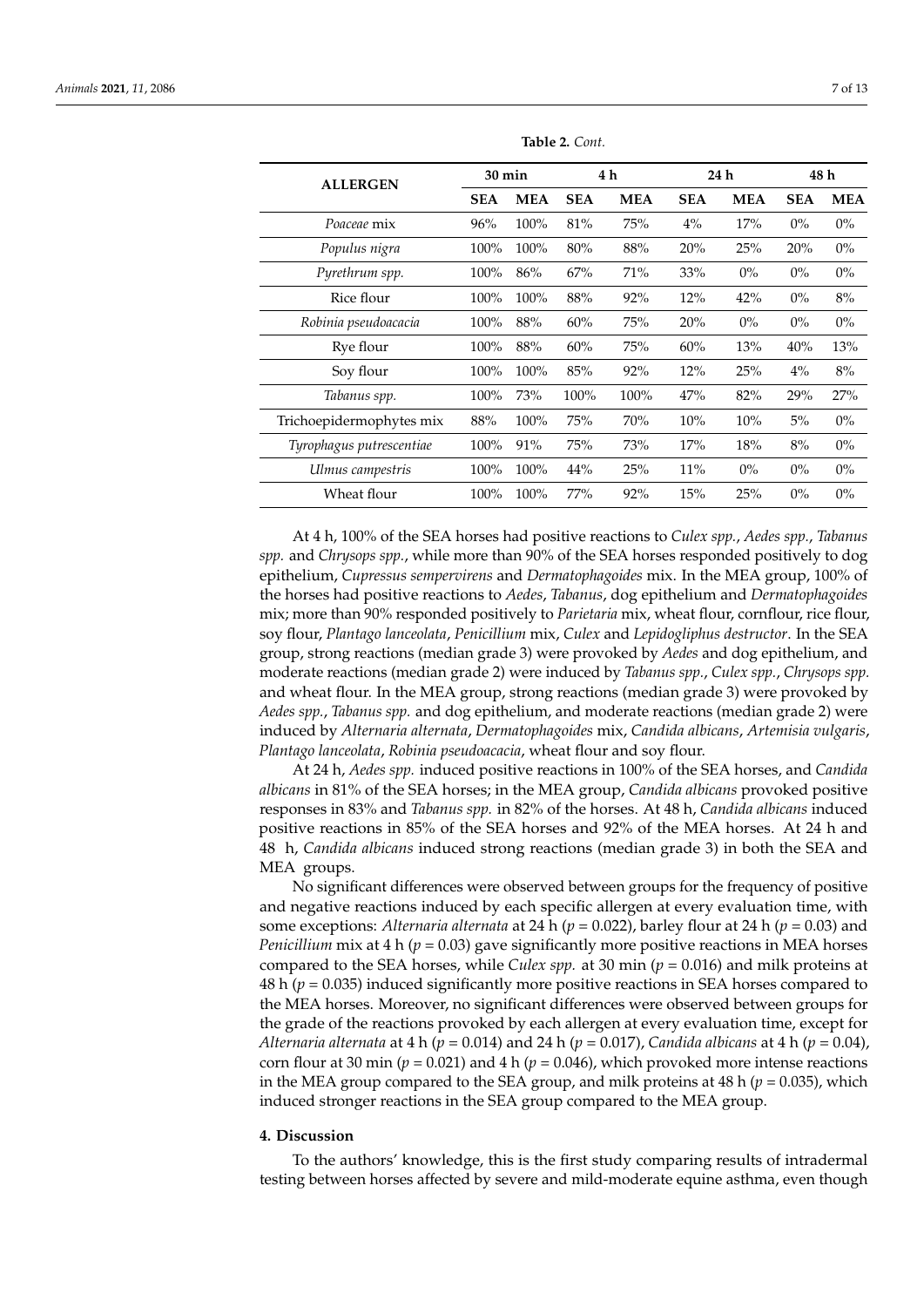no healthy horses were included in the present study. The SEA and MEA groups were weight- and sex-matched; however, the MEA horses were significantly younger compared to the SEA horses. In fact, SEA usually affects adult horses over seven years of age, while MEA can affect horses of any age, but it is more commonly reported in young horses [\[7\]](#page-10-6).

SEA horses showed a higher probability to develop positive reactions to an allergen at 30 min and 4 h, compared to the MEA horses; this result is in accordance with a previous study, in which SEA horses developed more positive reactions at 30 min and 4 h, compared to healthy horses [\[10\]](#page-10-9). This suggests that a type-I hypersensitivity response may be involved in the pathogenesis of the SEA, based on IgE-mediated mast cell degranulation. Interestingly, in our study, at 24 and 48 h, the MEA horses had more positive reactions compared to the SEA horses: this could suggest that delayed type-IV hypersensitivity could be more implicated in the pathogenesis of mild forms of EA compared to more severe phenotypes. This hypothesis is further supported by the fact that the SEA horses had positive reactions to a greater number of allergens at 30 min, compared to the MEA horses, while MEA horses responded to more allergens at 24 h compared to the SEA horses.

However, in total time, there was no difference nor in the frequency of positivity nor in the number of allergens provoking positive reactions between the SEA and MEA horses. Previous studies reported that SEA horses develop overall more positive reactions compared to healthy horses [\[12](#page-10-15)[,27\]](#page-11-8) and respond to a greater number of allergens [\[26,](#page-11-7)[27\]](#page-11-8). In contrast, in one study, more positive reactions were observed among horses without atopy, compared to the SEA horses: however, most environmental allergens used in that investigation included grasses, weeds, trees and insects, which are mostly present outdoors, where non-atopic horses had been kept for prolonged periods; therefore, nonatopic horses had been previously more exposed and sensitized to those environmental allergens compared to the SEA group [\[31\]](#page-11-14). The authors of another study comparing different allergy tests in asthmatic horses observed no significant difference between the IDT results of the healthy and the asthmatic group: however, it included a small number of patients, and only type I hypersensitivity responses were evaluated [\[24\]](#page-11-4). In our study, no difference in the grades of the reactions was observed between the SEA and MEA groups; previous studies showed that SEA horses were likely to develop not only a greater number of reactions, but also of a stronger intensity compared to healthy horses, suggesting that asthmatic horses have an increased sensitivity to specific antigens [\[26](#page-11-7)[,28\]](#page-11-9).

In the present study, at 30 min, all the SEA horses responded to 72% of the allergens, while all the MEA horses responded to 56% of the allergens with a moderate intensity grade, suggesting that asthmatic horses have a tendency to develop immediate hypersensitivity responses to most common allergens. However, an evaluation of the IDT reactions at 30 min only allows to identify the tendency of the patient to overreact to common allergens, without providing useful information about the specific antigens that could be considered as triggers of the allergic response. An evaluation of the response at 4 h seems to be more useful in identifying specific allergens in SEA horses. In this experiment it was found to correspond to the late-phase of type I hypersensitivity, which is likely involved in the pathogenesis of allergic reactions, and is more allergen-selective compared to the immediate type (30 min).

Previous studies also suggested that the observation time point at 4 h is the most significative when performing an IDT [\[27,](#page-11-8)[31\]](#page-11-14), with optimal sensitivity and specificity [\[27\]](#page-11-8). In our study, positive reactions at 24 h significantly decreased in the SEA group, suggesting less involvement of type-IV hypersensitivity, compared to type I; however, in the MEA group, positivities at 24 h were slightly more than those at 4 h, indicating that delayed response could be implicated in mild forms of asthma and, therefore, this evaluation time should be taken into consideration for the identification of the most allergenic antigens in MEA horses. A previous study suggested that observation of IDT responses at 24 h is pivotal in SEA horses, since some positive delayed reactions could not be preceded by a type I response, even if it rarely occurs [\[26\]](#page-11-7). The present study is the first one evaluating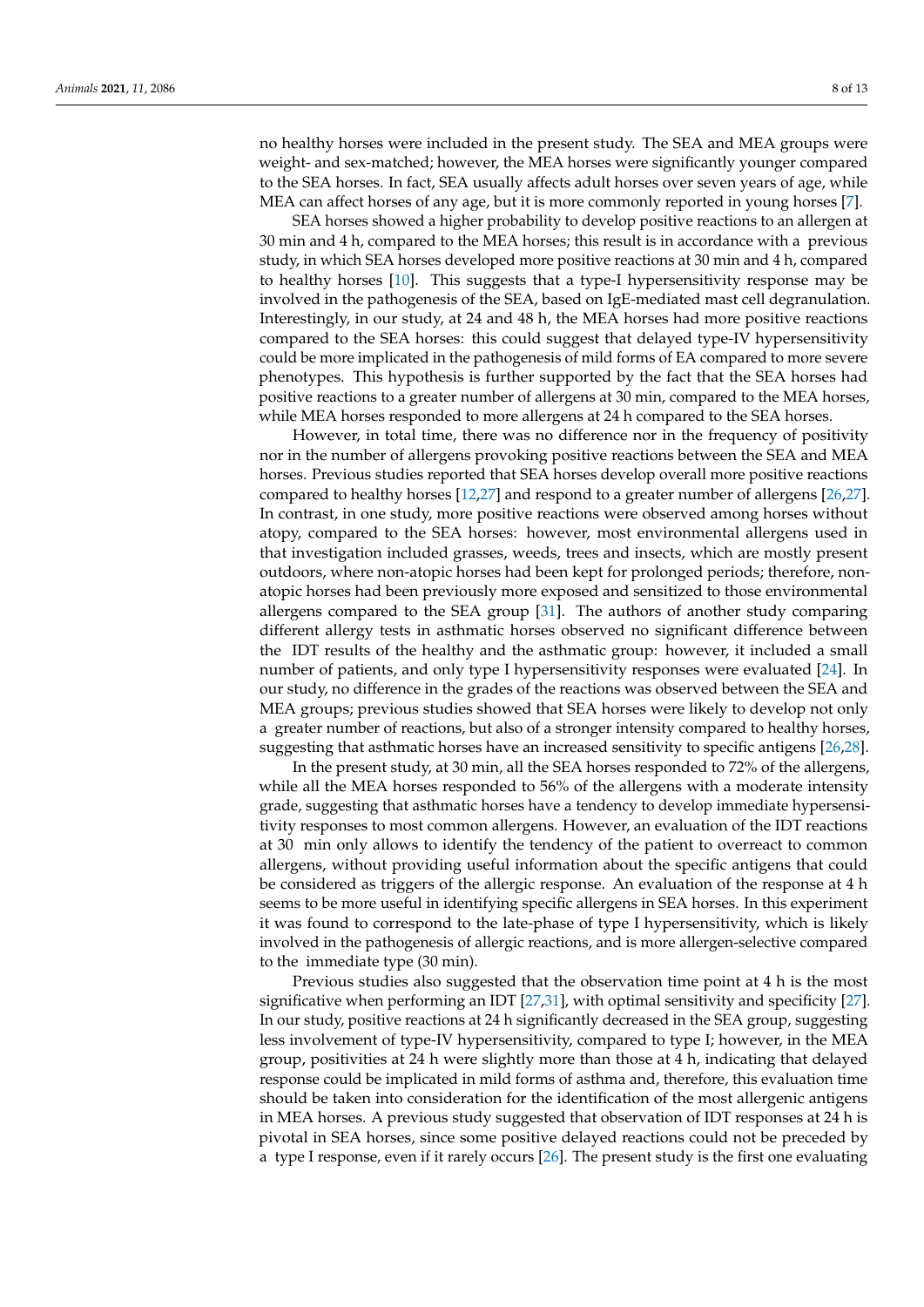IDT reactions also at 48 h; however, positive reactions were rarely observed and the only allergen provoking intense responses was *Candida albicans* in both groups.

Nevertheless, the role of *Candida albicans* in the IDT is controversial: in fact, this allergen commonly induces delayed reactions also in healthy non-atopic horses [\[31\]](#page-11-14) and, in human medicine, it has been used to evaluate the overall capacity of a subject to develop delayed hypersensitivity responses [\[36\]](#page-11-15). Therefore, positive reactions to *Candida albicans* at 24 or 48 h should be considered of scarce clinical significance; *Candida albicans* could rather be used as a positive control for delayed type-IV hypersensitivity reactions, as well as histamine is utilized for immediate responses. In conclusion, it is reasonable that a complete evaluation of IDT results should include observation of the responses at 30 min, 4 h and 24 h: a reading at 30 min allows to evaluate whether the patient is hyperreactive to common allergens. At 4 h, it is possible to identify specific allergens responsible for type-I hypersensitivity reactions; at 24 h, eventual delayed responses (which may or may not be preceded by an immediate or late-phase reaction) could be observed. Finally, an evaluation at 48 h in the present study did not provide any adjunctive relevant information.

Among our patients, at 4 h, 100% of the SEA horses developed positive reactions to *Culex spp.*, *Aedes spp.*, *Tabanus spp.* and *Chrysops spp.*, suggesting that hypersensitivity to the class of allergens "insects" could be common among asthmatic horses; also 100% of the MEA horses reacted to *Aedes spp.* and *Tabanus spp.*, while more than 90% responded to *Culex spp. Aedes spp.* induced strong reactions in both the SEA and MEA groups, and also provoked delayed reactions in 100% of the SEA horses at 24 h; this insect, commonly known as "tiger mosquito", has spread worldwide during the past few decades [\[37\]](#page-11-16) and our results suggest that its role as an allergen deserves to be taken much into consideration among EA patients.

*Tabanus spp.* provoked moderate-intensity responses in the SEA group and strong reactions in the MEA group; however, the role of this allergen in IDT has been questioned since it seems to induce too many positive reactions also among healthy non-atopic horses [\[27](#page-11-8)[,32\]](#page-11-10). Interestingly, a correlation between insect bite hypersensitivity (IBH) and airways hyperreactivity has been recently demonstrated [\[38\]](#page-11-17): in fact, horses affected by IBH seem to have a higher risk of being concurrently asthmatic, and vice versa [\[39\]](#page-11-18). This suggests that multiple hypersensitivities could share a common immunogenetic background or route of sensitization; concurrent different hypersensitivity manifestations are also observed among human patients affected by asthma and atopic dermatitis [\[40\]](#page-11-19), dogs with allergic dermatitis, conjunctivitis and rhinitis [\[41\]](#page-11-20), and cats with feline asthma and pruritic dermatosis [\[42\]](#page-11-21). Considering the high allergenic potential that insect antigens seem to have in horses, protecting them from insect bites becomes pivotal in the control of allergic manifestations, including asthma.

In addition to insects, the present study identified other relevant allergens which induced moderate-strong reactions in many of our patients of both the SEA and MEA groups, including dog epithelium and *Dermatophagoides* mix. In addition, some pollens frequently provoked positive reactions: in the SEA group *Cupressus sempervirens*, while in the MEA group *Parietaria* mix, *Artemisia vulgaris*, *Robinia pseudoacacia* and *Plantago lanceolata*. In MEA horses, a high hypersensitivity to different food flours was detected too. Previous investigations showed a high allergenicity of *Aspergillus fumigatus*, *Alternaria alternata*, *Tyrophagus putrescentiae*, *Micropolyspora faeni*, *Saccharopolyspora rectivirgula*, *Aspergillus terreus*, *Eurotium amstelodami*, *Geotrichum candidum*, *Wallemia sebi* and *Dermatophagoides spp.* in asthmatic horses [\[11,](#page-10-16)[26](#page-11-7)[,32](#page-11-10)[,43–](#page-11-22)[49\]](#page-12-0).

The present study confirms a great reactivity to *Dermatophagoides spp.*, formerly reported as one of the allergens inducing the strongest reactions [\[32\]](#page-11-10) in both the SEA and MEA horses. Moreover, a moderate hypersensitivity to *Alternaria alternata* was shown in our study among MEA horses: this allergen has atmospheric peaks during the seasons in which the majority of exacerbations of SEA occur and, in a study about skin test using 16 relevant aeroallergens, it induced the largest wheal diameter in SEA horses [\[28\]](#page-11-9). In human medicine, it is regarded as one of the most clinically important moulds worldwide,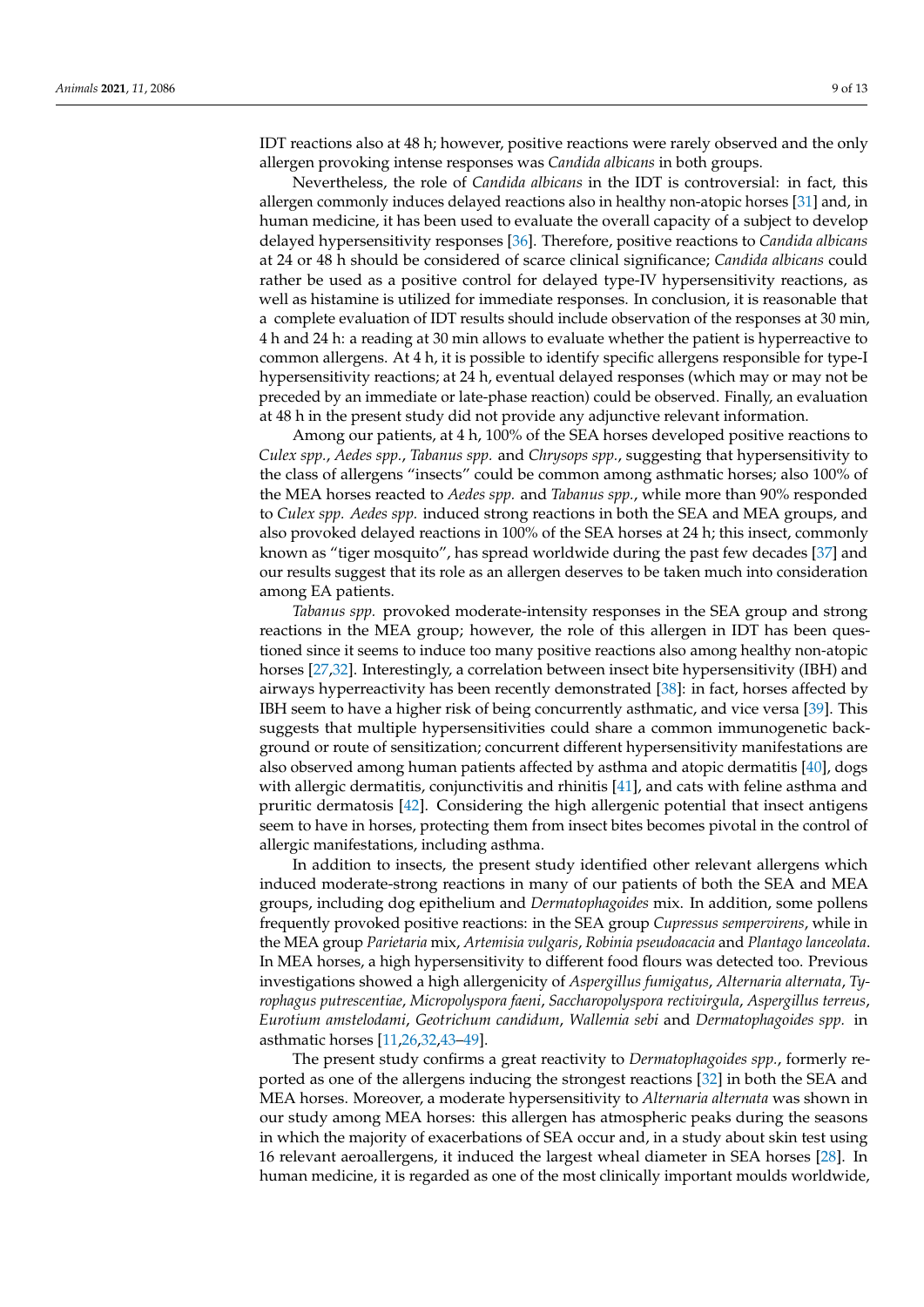playing a major role in the pathogenesis of allergic asthma: sensitization against *Alternaria alternata* is considered an important risk factor for greater asthma severity and acute asthma exacerbations of affected patients [\[50](#page-12-1)[–52\]](#page-12-2).

The allergenic role of *Aspergillus fumigatus* and *Tyrophagus putrescentiae* has been questioned; in fact, in different studies, they have shown to induce positive reactions also in healthy horses [\[26,](#page-11-7)[28,](#page-11-9)[30\]](#page-11-23). However, in our study they did not appear to be particularly allergenic in the SEA or the MEA horses. The different results observed between our study and previous analogous investigations could be explained by the fact that they were performed in different geographic areas, characterized by different climates and concentrations of airborne allergens. Moreover, to date, the studies about IDT in SEA horses lack standardization and IDT reactions are generally subjectively evaluated: some studies proposed to measure the diameter of the wheals and to establish cut-off values to distinguish positive and negative results [\[27](#page-11-8)[,28](#page-11-9)[,32\]](#page-11-10). Though the warmth of the wheals could be estimated by means of thermography, the assessment of turgidity and achiness relies on the operator's sensitivity and cannot be objectively measured. The lack of objective measurements represents one of the main limitations of IDT. Furthermore, in our study, all IDT responses of grade  $\geq$ 1 were considered as positive reactions, while some previous studies only considered reactions of grade  $\geq$ 1.5 [\[53\]](#page-12-3) or even  $\geq$ 3 [\[27\]](#page-11-8). In the present work, it is reasonable that subclinical hypersensitivities were also included; therefore, the evaluation of the intensity of the reactions by assignment of a score was essential in order to interpret positive results.

Since positivity is not specific for asthma but only identifies atopic status, confirmation of the clinical significance of the identified allergens in the pathogenesis of asthma should be pursued. To this aim, allergen avoidance is indicated [\[54\]](#page-12-4) to observe the eventual remission of symptoms and prevention of exacerbations. However, avoidance strategies are not always feasible, since some aeroallergens are ubiquitous—in this case, the most accurate evaluation of the diagnostic value of IDT may be to compare these tests with the gold standard of induction of clinical disease by a provocative inhalation challenge using the identified allergens, which would provide more substantial evidence of their role as causative antigens [\[26,](#page-11-7)[27\]](#page-11-8).

When the confirmation of the pathogenic role of specific allergens is obtained, selected patients may be treated with ASIT [\[26\]](#page-11-7), which is defined as the administration of gradually increasing quantities of an allergen extract to an allergic subject to ameliorate the symptoms associated with subsequent exposure to the causative allergen [\[55\]](#page-12-5). Today, immunotherapy is, according to systematic reviews and meta-analyses, an accepted treatment for human allergic asthma, helpful in alleviating symptoms and reducing the needing for medication [\[56,](#page-12-6)[57\]](#page-12-7). There is also some evidence for the successful treatment of feline asthma with immunotherapy, but studies to date are limited to experimentally sensitized cats [\[58\]](#page-12-8). In equine medicine, there are only few studies about immunotherapy for the treatment of asthma [\[59\]](#page-12-9), which were not controlled and included only small numbers of horses; therefore, it has not been widely used to date [\[60\]](#page-12-10). However, based on the similarities with human asthma [\[1](#page-10-0)[,2\]](#page-10-1), it is reasonable that ASIT could also be effective for the treatment of EA and future investigations should be addressed to verify this hypothesis.

## **5. Conclusions**

In conclusion, mostly type-I hypersensitivity response seems to be involved in the pathogenesis of SEA, and the evaluation of IDT responses at 4 h is essential for the identification of specific antigens responsible for allergic reactions. Insects, *Dermatophagoides spp.* and dog epithelium, when induced in the MEA and SEA horses of this study, provided the most significant hypersensitivity responses and could therefore be considered as the main allergenic antigens in our geographic area. Future investigations are required to evaluate clinical significance of IDT and the efficacy of ASIT for the treatment of EA patients.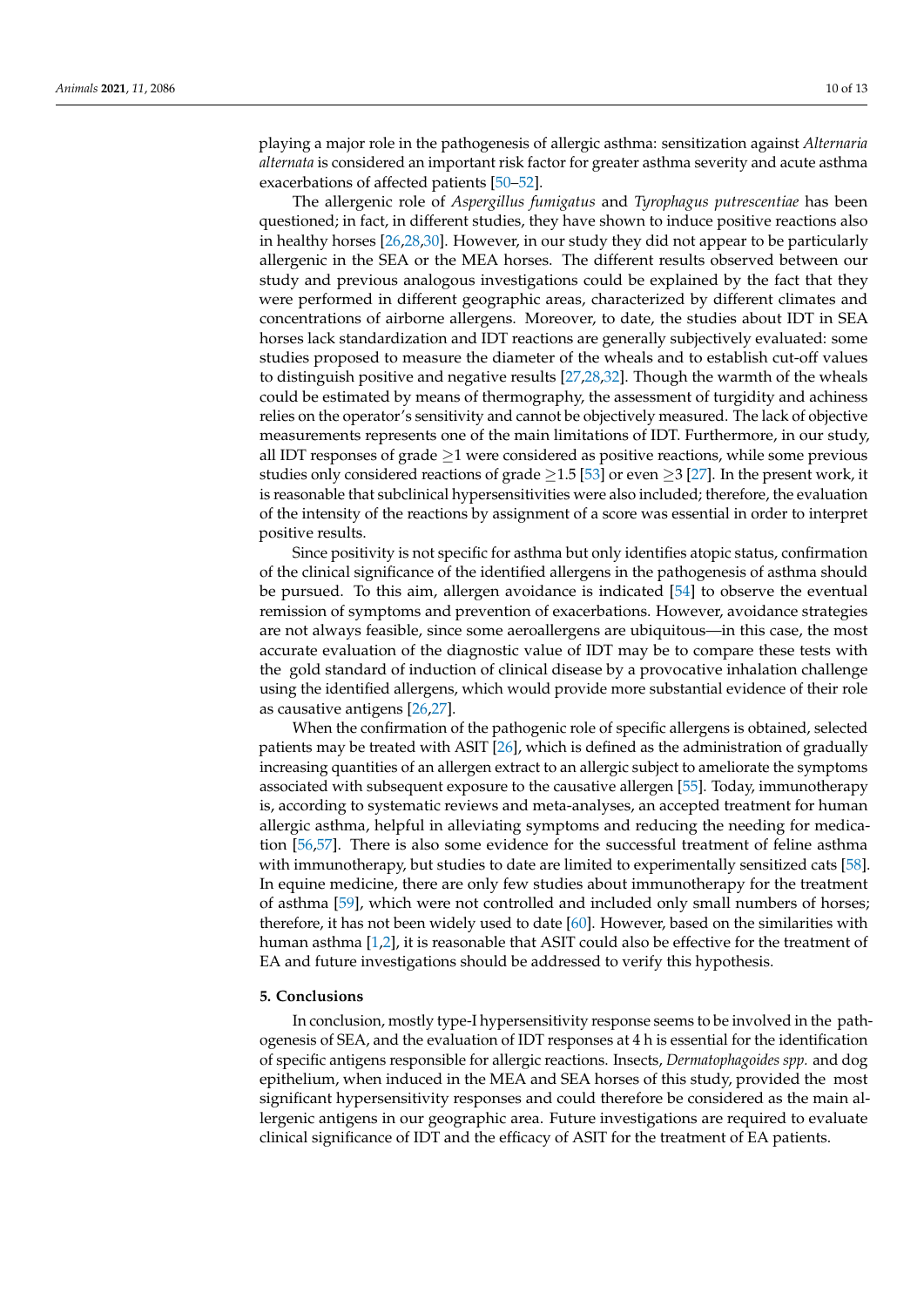**Author Contributions:** Conceptualization, C.M.L.F., L.S. and F.F.; methodology, C.M.L.F. and L.S.; formal analysis, C.M.L.F. and L.S.; investigation, C.M.L.F., L.S., E.A., B.C., E.Z. and F.F.; writing—original draft preparation, C.M.L.F. and L.S.; writing—review and editing, C.M.L.F., L.S. and F.F.; visualization, C.M.L.F.; supervision, F.F. All authors have read and agreed to the published version of the manuscript.

**Funding:** This research received no external funding.

**Institutional Review Board Statement:** For the present study, no ethical approval was required, as all the procedures were performed on clinical horses for diagnostic purposes and included informed owner consent for the use of clinical data.

**Informed Consent Statement:** Not applicable.

**Data Availability Statement:** The data presented in this study are available on request from the corresponding author.

**Acknowledgments:** The authors wish to acknowledge the University of Milan for the support through the APC initiative, and Giovanni Stancari for the help in performing clinical examinations and diagnostic procedures.

**Conflicts of Interest:** The authors declare no conflict of interest.

## **References**

- <span id="page-10-0"></span>1. Bullone, M.; Lavoie, J.P. The equine asthma model of airway remodeling: From a veterinary to a human perspective. *Cell Tissue Res.* **2019**, *380*, 223–236. [\[CrossRef\]](http://doi.org/10.1007/s00441-019-03117-4)
- <span id="page-10-1"></span>2. Lange-Consiglio, A.; Stucchi, L.; Zucca, E.; Lavoie, J.P.; Cremonesi, F.; Ferrucci, F. Insights into animal models for cell-based therapies in translational studies of lung diseases: Is the horse with naturally occurring asthma the right choice? *Cytotherapy* **2019**, *21*, 525–534. [\[CrossRef\]](http://doi.org/10.1016/j.jcyt.2019.02.010) [\[PubMed\]](http://www.ncbi.nlm.nih.gov/pubmed/30929991)
- <span id="page-10-2"></span>3. Pirie, R.S. Recurrent airway obstruction: A review. *Equine Vet. J.* **2014**, *46*, 276–288. [\[CrossRef\]](http://doi.org/10.1111/evj.12204) [\[PubMed\]](http://www.ncbi.nlm.nih.gov/pubmed/24164473)
- <span id="page-10-3"></span>4. Hotchkiss, J.W.; Reid, S.W.J.; Christley, R.M. A survey of horse owners in Great Britain regarding horses in their care. Part 1: Horse demographic characteristics and management. *Equine Vet. J.* **2007**, *39*, 294–300. [\[CrossRef\]](http://doi.org/10.2746/042516407X177538)
- <span id="page-10-4"></span>5. Leguillette, R. Recurrent airway obstruction—heaves. *Vet. Clin. N. Am. Equine Pract.* **2003**, *19*, 63–86. [\[CrossRef\]](http://doi.org/10.1016/S0749-0739(02)00067-6)
- <span id="page-10-5"></span>6. Leclere, M.; Lavoie-Lamoureux, A.; Lavoie, J.P. Heaves, an asthma-like disease of horses. *Respirology* **2011**, *16*, 1027–1046. [\[CrossRef\]](http://doi.org/10.1111/j.1440-1843.2011.02033.x)
- <span id="page-10-6"></span>7. Couetil, L.L.; Cardwell, J.M.; Gerber, V.; Lavoie, J.P.; Leguillette, R.; Richard, E.A. Inflammatory Airway Disease of Horses—Revised Consensus Statement. *J. Vet. Intern. Med.* **2016**, *30*, 503–515. [\[CrossRef\]](http://doi.org/10.1111/jvim.13824)
- <span id="page-10-7"></span>8. Pirie, R.S.; Collie, D.D.S.; Dixon, P.M.; McGorum, B.C. Inhaled endotoxin and organic dust particulates have synergistic proinflammatory effects in equine heaves (organic dust-induced asthma). *Clin. Exp. Allergy* **2003**, *33*, 676–683. [\[CrossRef\]](http://doi.org/10.1046/j.1365-2222.2003.01640.x)
- <span id="page-10-8"></span>9. Bullone, M.; Lavoie, J.P. Asthma "of horses and men": How can equine heaves help us better understand human asthma immunopathology and its functional consequences? *Mol. Immunol.* **2015**, *66*, 97–105. [\[CrossRef\]](http://doi.org/10.1016/j.molimm.2014.12.005) [\[PubMed\]](http://www.ncbi.nlm.nih.gov/pubmed/25547716)
- <span id="page-10-9"></span>10. Halliwell, R.E.W.; Fleischmann, J.; Mackay-Smith, M.; Beech, J.; Gunson, D. The role of allergy in chronic pulmonary disease of horses. *J. Am. Vet. Med. Assoc.* **1979**, *174*, 277–281.
- <span id="page-10-16"></span>11. McPherson, E.A.; Lawson, G.H.K.; Murphy, J.R.; Nicholson, J.; Breeze, R.G.; Pirie, H.M. Chronic obstructive pulmonary disease (COPD) in horses: Aetiological studies: Responses to intradermal and inhalation challenge. *Equine Vet. J.* **1979**, *11*, 159–166. [\[CrossRef\]](http://doi.org/10.1111/j.2042-3306.1979.tb01330.x) [\[PubMed\]](http://www.ncbi.nlm.nih.gov/pubmed/385306)
- <span id="page-10-15"></span>12. Evans, A.; Paradis, M.R.; O'Callaghan, M. Intradermal testing of horses with chronic obstructive pulmonary disease and recurrent urticaria. *Am. J. Vet. Res.* **1992**, *53*, 203–208. [\[PubMed\]](http://www.ncbi.nlm.nih.gov/pubmed/1575385)
- <span id="page-10-10"></span>13. McGorum, B.C.; Dixon, P.M.; Halliwell, R.E.W. Quantification of histamine in plasma and pulmonary fluids from horses with chronic obstructive pulmonary disease, before and after "natural (hay and straw) challenges". *Vet. Immunol. Immunopathol.* **1993**, *36*, 223–237. [\[CrossRef\]](http://doi.org/10.1016/0165-2427(93)90021-U)
- <span id="page-10-11"></span>14. Marti, E.; Horohov, D.W.; Antzak, D.F.; Lazary, S.; Lunn, D.P. Advances in equine immunology: Havemeyer workshop reports from Santa Fe, New Mexico and Hortobagy, Hungary. *Vet. Immunol. Immunopathol.* **2003**, *91*, 233–243. [\[CrossRef\]](http://doi.org/10.1016/S0165-2427(02)00314-8)
- <span id="page-10-12"></span>15. Hare, J.E.; Viel, L.; Conlon, P.D.; Marshall, J.S. In vitro allergen-induced degranulation of pulmonary mast cells from horses with recurrent airway obstruction (heaves). *Am. J. Vet. Res.* **1999**, *60*, 841–846.
- <span id="page-10-13"></span>16. Olszewski, M.; Robinson, N.E.; Zhu, F.X.; Zhang, X.Y.; Tithof, P.K. Mediators of anaphylaxis but not activated neutrophils augment cholinergic responses of equine small airways. *Am. J. Physiol.* **1999**, *276*, 522–529. [\[CrossRef\]](http://doi.org/10.1152/ajplung.1999.276.3.L522) [\[PubMed\]](http://www.ncbi.nlm.nih.gov/pubmed/10070118)
- <span id="page-10-14"></span>17. Lavoie, J.P.; Maghni, K.; Desnyers, M.; Taha, R.; Martin, J.G.; Hamid, Q.A. Neutrophilic airway inflammation in horses with heaves is characterized by a Th2-type cytokine profile. *Am. J. Respir. Crit. Care Med.* **2001**, *164*, 1410–1413. [\[CrossRef\]](http://doi.org/10.1164/ajrccm.164.8.2012091)
- 18. Cordeau, M.E.; Joubert, P.; Dewachi, O.; Hamid, Q.; Lavoie, J.P. IL-4, IL-5 and IFN-gamma mRNA expression in pulmonary lymphocytes in equine heaves. *Vet. Immunol. Immunopathol.* **2004**, *97*, 87–96. [\[CrossRef\]](http://doi.org/10.1016/j.vetimm.2003.08.013)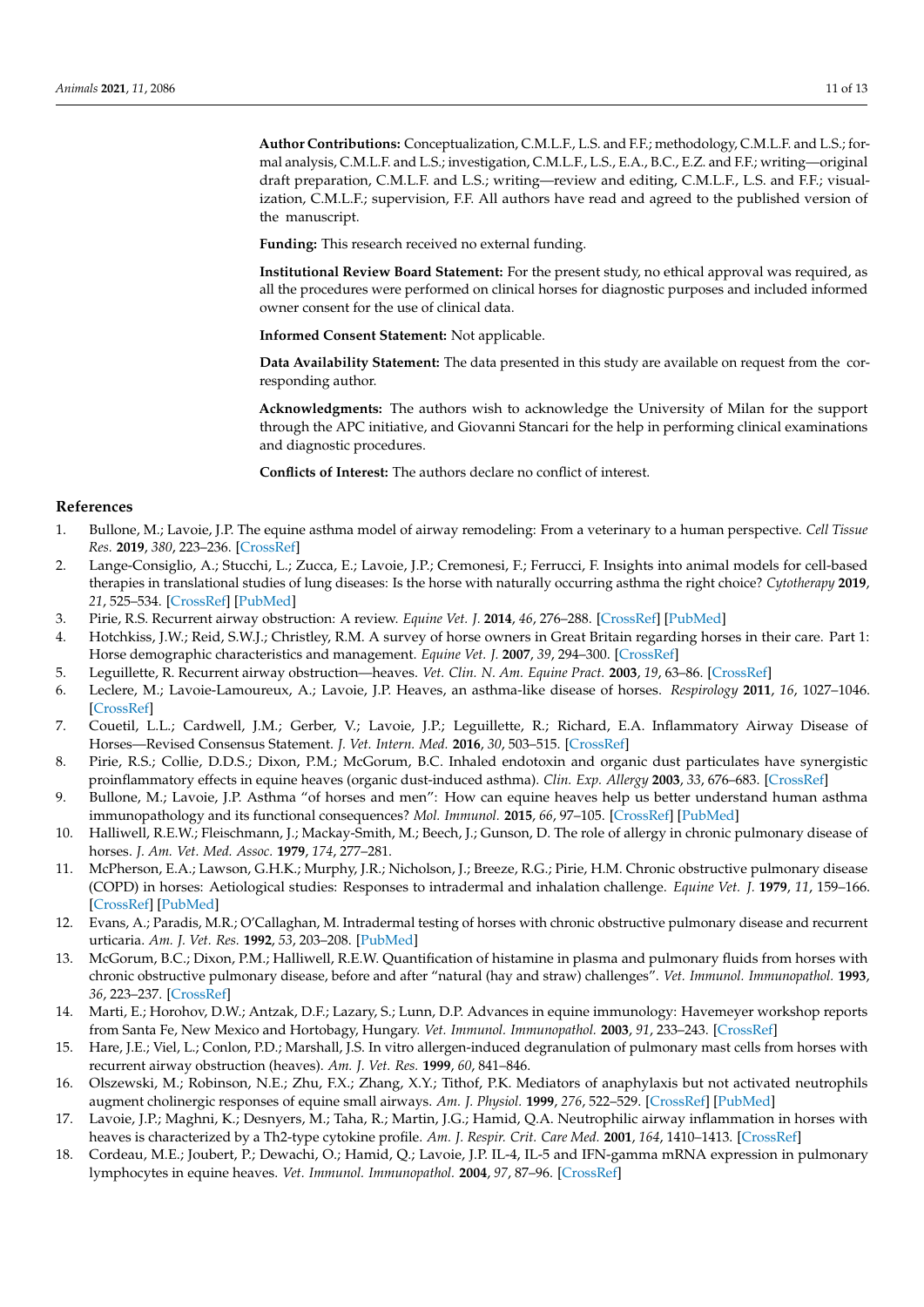- <span id="page-11-0"></span>19. Giguere, S.; Viel, L.; Lee, E.; MacKay, R.J.; Hernandez, J.; Franchini, M. Cytokine induction in pulmonary airways of horses with heaves and effect of therapy with inhaled fluticasone propionate. *Vet. Immunol. Immunopathol.* **2002**, *85*, 147–158. [\[CrossRef\]](http://doi.org/10.1016/S0165-2427(01)00420-2)
- <span id="page-11-1"></span>20. Chan, E.Y.; Dundas, I.; Bridge, P.D.; Healy, M.J.R.; McKenzie, S.A. Skin-Prick Testing as a Diagnostic Aid for Childhood Asthma. *Pediatric Pulmonol.* **2005**, *39*, 558–562. [\[CrossRef\]](http://doi.org/10.1002/ppul.20227)
- <span id="page-11-2"></span>21. Global Initiative for Asthma, Global Strategy for Asthma Management and Prevention. 2020. Available online: [www.ginasthma.](www.ginasthma.org) [org](www.ginasthma.org) (accessed on 15 April 2021).
- <span id="page-11-3"></span>22. Antunes, J.; Borrego, L.; Romeira, A.; Pinto, P. Skin prick tests and allergy diagnosis. *Allergol. Immunopathol.* **2009**, *37*, 155–164. [\[CrossRef\]](http://doi.org/10.1016/S0301-0546(09)71728-8)
- <span id="page-11-6"></span>23. Scott, D.W.; Miller, W.H. Skin Immune System and Allergic Skin Diseases. In *Equine Dermatology*, 2nd ed.; Scott, D.W., Miller, W.H., Eds.; Elsevier Saunders: Maryland Heights, MO, USA, 2011; pp. 263–313.
- <span id="page-11-4"></span>24. Klier, J.; Lindner, D.; Reese, S.; Mueller, R.S.; Gehlen, H. Comparison of four different allergy tests in Equine Asthma affected horses and allergen inhalation provocation test. *J. Equine Vet. Sci.* **2021**, *101*, 103433. [\[CrossRef\]](http://doi.org/10.1016/j.jevs.2021.103433) [\[PubMed\]](http://www.ncbi.nlm.nih.gov/pubmed/34119204)
- <span id="page-11-5"></span>25. Bobb, C.; Ritz, T. Do asthma patients in general practice profit from a structured allergy evaluation and skin testing? A pilot study. *Respir. Med.* **2003**, *97*, 1180–1187. [\[CrossRef\]](http://doi.org/10.1016/S0954-6111(03)00189-6)
- <span id="page-11-7"></span>26. Jose-Cunilleras, E.; Kohn, C.W.; Hillier, A.; Saville, W.J.; Lorch, G. Intradermal testing in healthy horses and horses with chronic obstructive pulmonary disease, recurrent urticaria, or allergic dermatitis. *J. Am. Vet. Med. Assoc.* **2001**, *219*, 1115–1121. [\[CrossRef\]](http://doi.org/10.2460/javma.2001.219.1115) [\[PubMed\]](http://www.ncbi.nlm.nih.gov/pubmed/11700711)
- <span id="page-11-8"></span>27. Wong, D.M.; Buechner-Maxwell, V.; Manning, T.O.; Ward, D.L. Comparison of results for intradermal testing between clinically normal horses and horses affected with recurrent airway obstruction. *Am. J. Vet. Res.* **2005**, *66*, 1348–1355. [\[CrossRef\]](http://doi.org/10.2460/ajvr.2005.66.1348) [\[PubMed\]](http://www.ncbi.nlm.nih.gov/pubmed/16173477)
- <span id="page-11-9"></span>28. Tilley, P.; Sales Luis, J.P.; Branco Ferreira, M. Skin prick tests (SPT) use in equine recurrent airway obstruction (RAO). *RPIA* **2010**, *18*, 561–584. [\[CrossRef\]](http://doi.org/10.1016/j.rvsc.2011.10.024)
- 29. Eyre, P. Equine pulmonary emphysema: A bronchopulmonary mould allergy. *Vet. Rec.* **1972**, *91*, 134–140. [\[CrossRef\]](http://doi.org/10.1136/vr.91.6.134)
- <span id="page-11-23"></span>30. McGorum, B.C.; Dixon, P.M.; Halliwell, R.E.W. Evaluation of intradermal mould antigen testing in the diagnosis of equine chronic obstructive pulmonary disease. *Equine Vet. J.* **1993**, *25*, 273–275. [\[CrossRef\]](http://doi.org/10.1111/j.2042-3306.1993.tb02962.x)
- <span id="page-11-14"></span>31. Lorch, G.; Hillier, A.; Kwochka, K.W.; Saville, W.J.; Kohn, C.W.; Jose-Cunilleras, E. Results of intradermal tests in horses without atopy and horses with chronic obstructive pulmonary disease. *Am. J. Vet. Res.* **2001**, *62*, 389–397. [\[CrossRef\]](http://doi.org/10.2460/ajvr.2001.62.389)
- <span id="page-11-10"></span>32. Lebis, C.; Bourdeau, P.; Marzin-Keller, F. Intradermal skin tests in equine dermatology: A study of 83 horses. *Equine Vet. J.* **2003**, *34*, 666–672. [\[CrossRef\]](http://doi.org/10.2746/042516402776250469) [\[PubMed\]](http://www.ncbi.nlm.nih.gov/pubmed/12455836)
- <span id="page-11-11"></span>33. Tahon, L.; Baselgia, S.; Gerber, V.; Doherr, M.G.; Straub, R.; Robinson, N.E.; Marti, E. In vitro allergy tests compared to intradermal testing in horses with recurrent airway obstruction. *Vet. Immunol. Immunopathol.* **2009**, *127*, 85–93. [\[CrossRef\]](http://doi.org/10.1016/j.vetimm.2008.09.021)
- <span id="page-11-12"></span>34. Couetil, L.; Cardwell, J.M.; Leguillette, R.; Mazan, M.; Richard, E.; Bienzle, D.; Bullone, M.; Gerber, V.; Ivester, K.; Lavoie, J.P.; et al. Equine Asthma: Current Understanding and Future Directions. *Front. Vet. Sci.* **2020**, *7*, 450. [\[CrossRef\]](http://doi.org/10.3389/fvets.2020.00450) [\[PubMed\]](http://www.ncbi.nlm.nih.gov/pubmed/32903600)
- <span id="page-11-13"></span>35. Couetil, L.L. Inflammatory diseases of the lower airway of athletic horses. In *Equine Sports Medicine and Surgery*, 2nd ed.; Hinchcliff, K.W., Kaneps, A.J., Geor, R.J., Eds.; Elsevier Saunders: Philadelphia, PA, USA, 2014; pp. 605–632.
- <span id="page-11-15"></span>36. Maizel, A.L.; Lachman, L.B. Biology of disease: Control of human lymphocyte proliferation by soluble factors. *Lab. Investig.* **1984**, *50*, 369–370.
- <span id="page-11-16"></span>37. Goubert, C.; Minard, G.; Vieira, C.; Boulesteix, M. Population genetics of the Asian tiger mosquito *Aedes albopictus*, an invasive vector of human diseases. *Heredity* **2016**, *117*, 125–134. [\[CrossRef\]](http://doi.org/10.1038/hdy.2016.35)
- <span id="page-11-17"></span>38. Lanz, S.; Brunner, A.; Graubner, C.; Marti, E.; Gerber, V. Insect Bite Hypersensitivity in Horses is Associated with Airway Hyperreactivity. *J. Vet. Intern. Med.* **2017**, *31*, 1877–1883. [\[CrossRef\]](http://doi.org/10.1111/jvim.14817)
- <span id="page-11-18"></span>39. Kehrli, D.; Jandova, V.; Fey, K.; Jahn, P.; Gerber, V. Multiple hypersensitivities including recurrent airway obstruction, insect bite hypersensitivity, and urticaria in 2 warmblood horse populations. *J. Vet. Intern. Med.* **2015**, *29*, 320–326. [\[CrossRef\]](http://doi.org/10.1111/jvim.12473) [\[PubMed\]](http://www.ncbi.nlm.nih.gov/pubmed/25270534)
- <span id="page-11-19"></span>40. Spergel, J.M.; Paller, A.A. Atopic dermatitis and the atopic march. *J. Allergy Clin. Immunol.* **2003**, *112*, S118–S127. [\[CrossRef\]](http://doi.org/10.1016/j.jaci.2003.09.033)
- <span id="page-11-20"></span>41. Olivry, T.; Hill, P.B. The ACVD task force on canine atopic dermatitis (IX): The controversy surrounding the route of allergen challenge in canine atopic dermatitis. *Vet. Immunol. Immunopathol.* **2001**, *81*, 219–225. [\[CrossRef\]](http://doi.org/10.1016/S0165-2427(01)00311-7)
- <span id="page-11-21"></span>42. Diesel, A. Cutaneous hypersensitivity dermatoses in the feline patient: A review of allergic skin disease in cats. *Vet. Sci.* **2017**, *4*, 25. [\[CrossRef\]](http://doi.org/10.3390/vetsci4020025) [\[PubMed\]](http://www.ncbi.nlm.nih.gov/pubmed/29056684)
- <span id="page-11-22"></span>43. Halliwell, R.E.; McGorum, B.C.; Irving, P.; Dixon, P.M. Local and systemic antibody production in horses affected with chronic obstructive pulmonary disease. *Vet. Immunol. Immunopathol.* **1993**, *38*, 201–215. [\[CrossRef\]](http://doi.org/10.1016/0165-2427(93)90081-E)
- 44. Schmallenbach, K.H.; Rahman, I.; Sasse, H.H.; Dixon, P.M.; Halliwell, R.E.; McGorum, B.C.; Crameri, R.; Miller, H.R. Studies on pulmonary and systemic Aspergillus fumigatus-specific IgE and IgG antibodies in horses affected with chronic obstructive pulmonary disease (COPD). *Vet. Immunol. Immunopathol.* **1998**, *66*, 245–256. [\[CrossRef\]](http://doi.org/10.1016/S0165-2427(98)00202-5)
- 45. Eder, C.; Crameri, R.; Mayer, C.; Eicher, R.; Straub, R.; Gerber, H.; Lazary, S.; Marti, E. Allergen-specific IgE levels against crude mould and storage mite extracts and recombinant mould allergens in sera from horses affected with chronic bronchitis. *Vet. Immunol. Immunopathol.* **2000**, *73*, 241–253. [\[CrossRef\]](http://doi.org/10.1016/S0165-2427(00)00154-9)
- 46. Künzle, F.; Gerber, V.; Van Der Haegen, A.; Wampfler, B.; Straub, R.; Marti, E. IgE-bearing cells in bronchoalveolar lavage fluid and allergen-specific IgE levels in sera from RAO-affected horses. *J. Vet. Med.* **2007**, *54*, 40–44. [\[CrossRef\]](http://doi.org/10.1111/j.1439-0442.2007.00870.x)
- 47. Niedzwiedz, A.; Jaworski, Z.; Kubiak, K. Serum concentrations of allergen-specific IgE in horses with equine recurrent airway obstruction and healthy controls assessed by ELISA. *Vet. Clin. Pathol.* **2015**, *44*, 391–396. [\[CrossRef\]](http://doi.org/10.1111/vcp.12274)